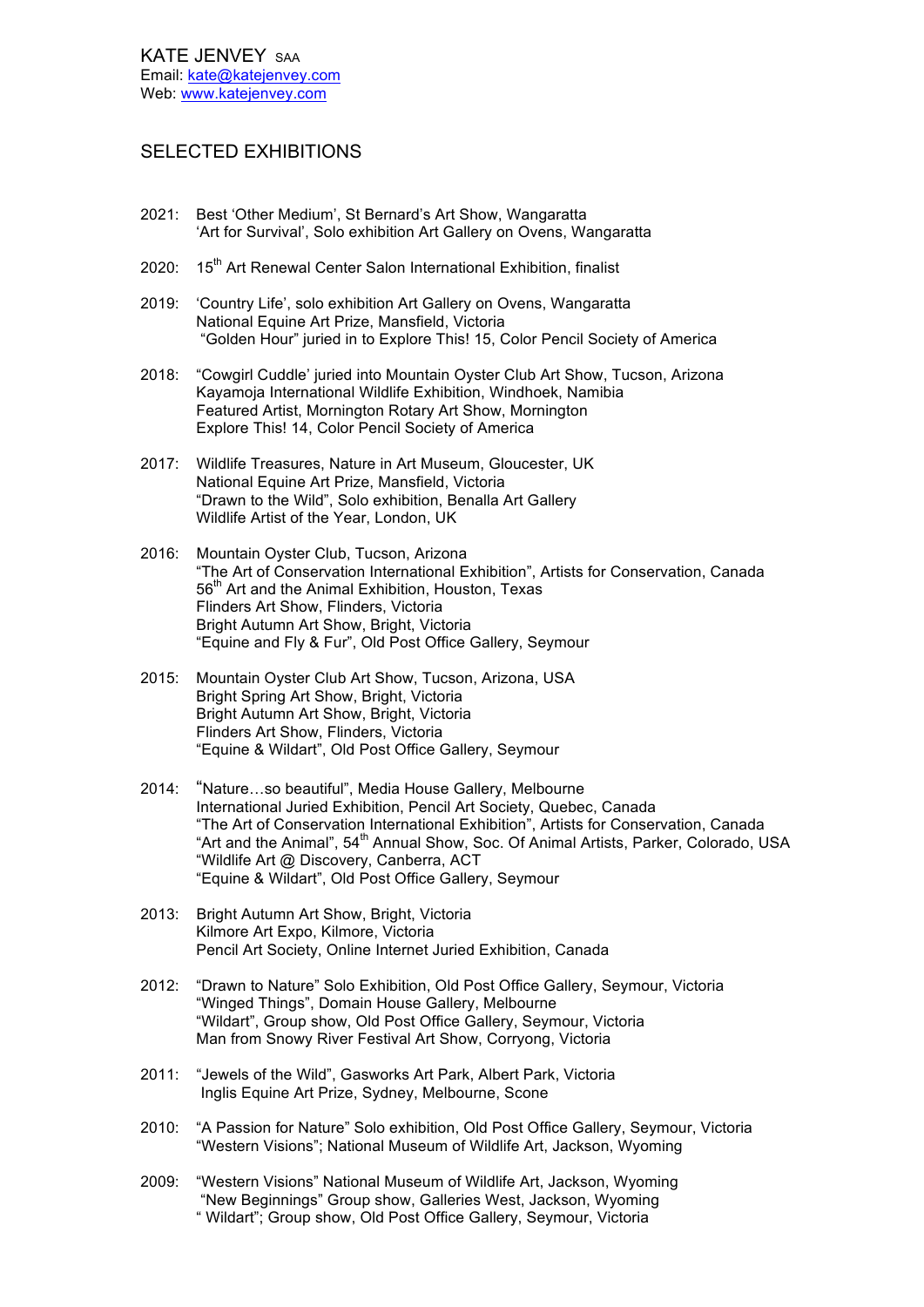#### AWARDS AND HONOURS

- 2020: "BeDazzled" published in CP Treasures, Vol. 7
- 2019: "Free Spirits" wins Equine Art Prize, Flinders Art Show P T Explorers Vol 15, Pg 148 Feature article "Pecking Order" selected for publication in Hidden Treasures Vol 5
- 2018: Awarded Master status in Coloured Pencil Community of Australasia Finalist in International magazine's Wildlife Challenge with "Eye to Eye'"
- 2017: "Eye to Eye" selected for Strokes of Genius 10 Highly commended in the National Equine Art Prize "Safe in Stripes" published in Color Pencil Treasures Vol. 5 Artist profile "An Art Safari" in Ann Kullberg's Color magazine Honourary Mention in Colourbrations International Online Exhibition "Vanishing"
- 2016: "Gold 'n' Sunset" selected for publication in Strokes of Genius 9 "Partners" published in Color Pencil Treasures, Vol 4 "Gentle Giant" featured in Australian Artist magazine, April issue Best Work on Paper, Yea Rotary Art Show, Yea – "Faith" Best Drawing, Flinders Art Show –"High Spirited"
- 2015: Featured in Art Edit Magazine, Jan-April issue 'Tribute' – First Prize in themed section, MFSR Festival, Corryong 'Tribute'- Highly Commended, Flinders Art Show, Flinders Promoted to signature status at Society of Animal Artists First Prize in Any Other Medium, Rotary Art Show, Wangaratta
- 2014: 1<sup>st</sup> Place in oil, Man from Snowy River Festival, Corryong Feature artist on TV program 'Colour in Your Life' Episode 0608, Season 6
- 2013: Artist-in-residence, National Museum of Wildlife Art, USA Highly commended, Wangaratta Rotary Art Show, Wangaratta Finalist, International Online Exhibition, Pencil Art Society People's Choice, Corowa Federation Art Show, Corowa, NSW Highly Commended (twice), Bright Autumn Art Show, Bright, Victoria First Place -Drawing, Kilmore Art Expo, Kilmore, Victoria
- 2012: 1<sup>st</sup> Place, Best Work on Paper, Man from Snowy River Festival, Corryong, Victoria
- 2011: Feature article, "Capturing Wild Spirits" in Australian Horseman Magazine !st Place, Best work on paper & People's Choice, MFSR Art Show Highly Commended, Bright Autumn Art Show Finalist in Inglis Equine Art Prize, Runner Up in People's Choice The Art of Conservation 2011 International Exhibition, Canada
- 2010: Best in show, Kilmore Art Expo; Award Show, Kilmore, Victoria 1<sup>st</sup> Place in oil, People's Choice: Man from Snowy River Festival Art Show, Corryong
- 2009: 1<sup>st</sup> Place Best Work on Paper, Man from Snowy River Festival, Victoria
- 2007: Featured artist and judge at Rotary Club of Narrandera Art Show
- 2006: Arts for the Parks, Mini 100, Wyoming, USA Art of the Animal Kingdom XII, Bennington Center of the Arts, Vermont, USA
- 2005: Arts for the Parks, Top 100, Grand Teton Lodge Company Award, Wyoming, USA